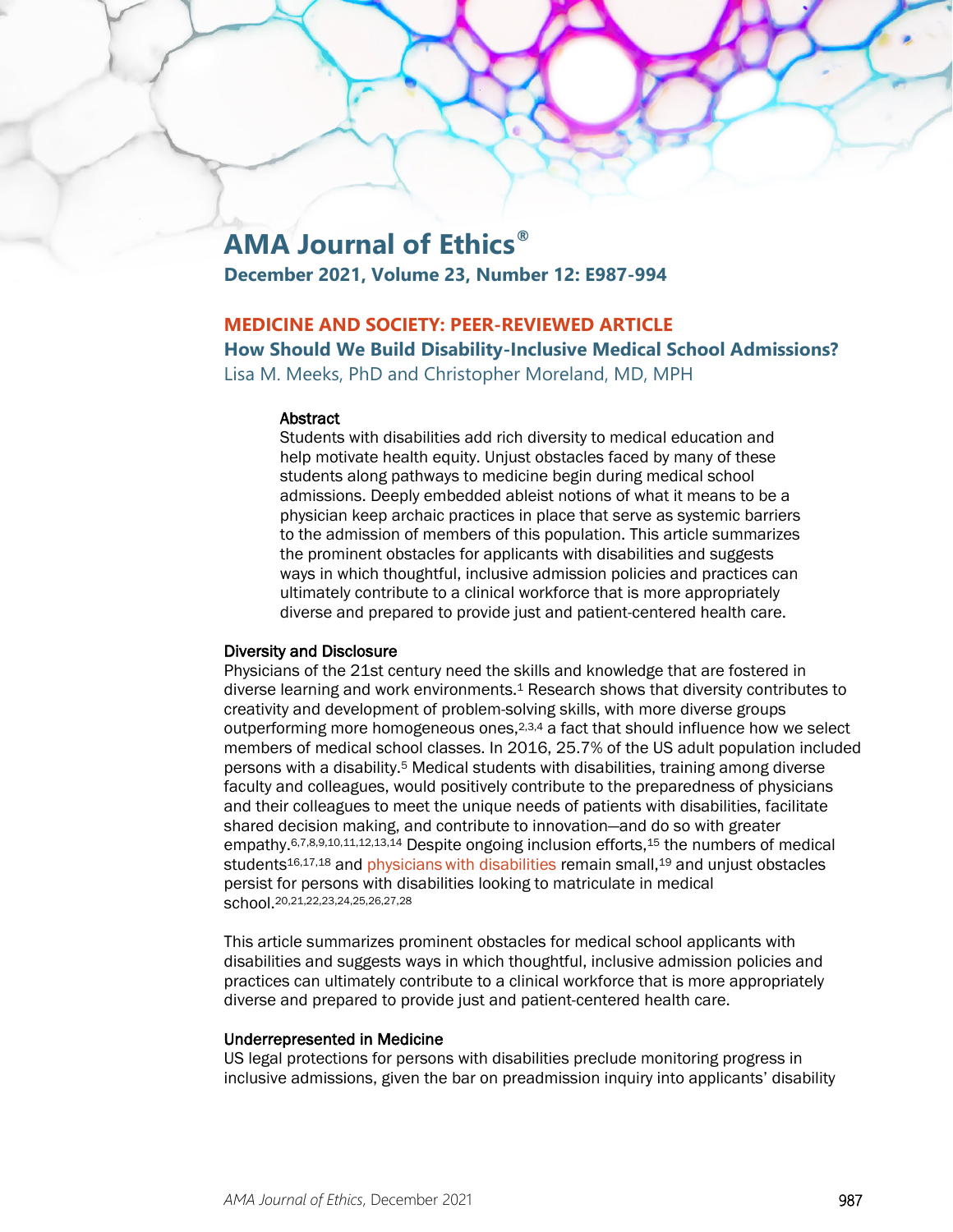status.29 A downside to these protections is that monitoring how many medical school applicants with disabilities become matriculants with disabilities is not easy. We can, however, seek to understand the admissions experiences of persons with disabilities through retrospective analyses of school-centered<sup>30</sup> and trainee-physician<sup>15</sup> research and via commentaries.8,9,10,11,12,13,14,31 While we cannot monitor the number of candidates with disabilities who are accepted to medical school, we can monitor the retention of students with disabilities who matriculate.

Among those who do matriculate, not all will feel safe disclosing their disabilities. An anonymous Association of American Medical Colleges (AAMC) survey of graduating students revealed that 7.6% identified as having a disability,<sup>32</sup> yet data collected directly from medical schools show that only 4.6% of students in MD (doctor of medicine) programs and 4.3% of students in DO (doctor of osteopathic medicine) programs disclose their disability to the school and request reasonable accommodations.<sup>16,18</sup>

The pathway from education to practice is murky, given the dearth of information. One recent study of emergency medicine resident physicians found that 4.1% disclosed a disability and [requested accommodation.](https://journalofethics.ama-assn.org/article/technical-standards-and-lawsuits-involving-accommodations-health-professions-students/2016-10)33 The number attenuates along the pathway from education to practice, with recent data showing that only 3.1% of physicians selfidentify as having a disability.<sup>19</sup> These data suggest that educational and professional development pathways are fraught with barriers,19,33,34 despite legal protections and reasonable accommodations required under the Americans with Disabilities Act (ADA).35 One might ask: If including individuals with disabilities carries such promising benefits, why are so few individuals with disabilities in medicine? Identifying barriers to their admission to medical school is key.

#### Ableism Undermines Access

Long before people with disabilities apply to medical school, it's likely that many of them experienced formal education accompanied by informal lessons on how to navigate disability-related obstacles, such as lack of access to technical and advocacy (including self-advocacy) resources; lack of opportunities to take science, technology, engineering, and mathematics courses; scarcity of role models with disabilities succeeding in hierarchies of science professions<sup>19,31,33,34</sup>; and historically entrenched systemic ableism reinforced by social, cultural, and interpersonal messaging—implicit or explicit, intentional or unintentional—that disability means inability.23,24,25,26,27,28,36,37 Disabled learners commonly experience ableist bias as stigmatizing and oppressive in their early childhood, adolescent, college, and graduate and professional education encounters; inequitable access to shadowing opportunities<sup>38</sup>; and high-stakes testing that is burdensome and time-consuming for them, as it requires far more documentation than is required under the law.36,39

For those who persevere through the application process, new barriers may preclude them from entering medicine, such as the need to disclose disability status and sensitive details about their disability in exchange for access<sup>23,36</sup> or technical standards that block their matriculation<sup>40,41,42,43,44,45,46,47,48</sup> even if they are highly qualified. In addition to these barriers, many students lack mentors with expertise in effectively advocating for disability-related needs, especially in hierarchical settings with immense power differentials.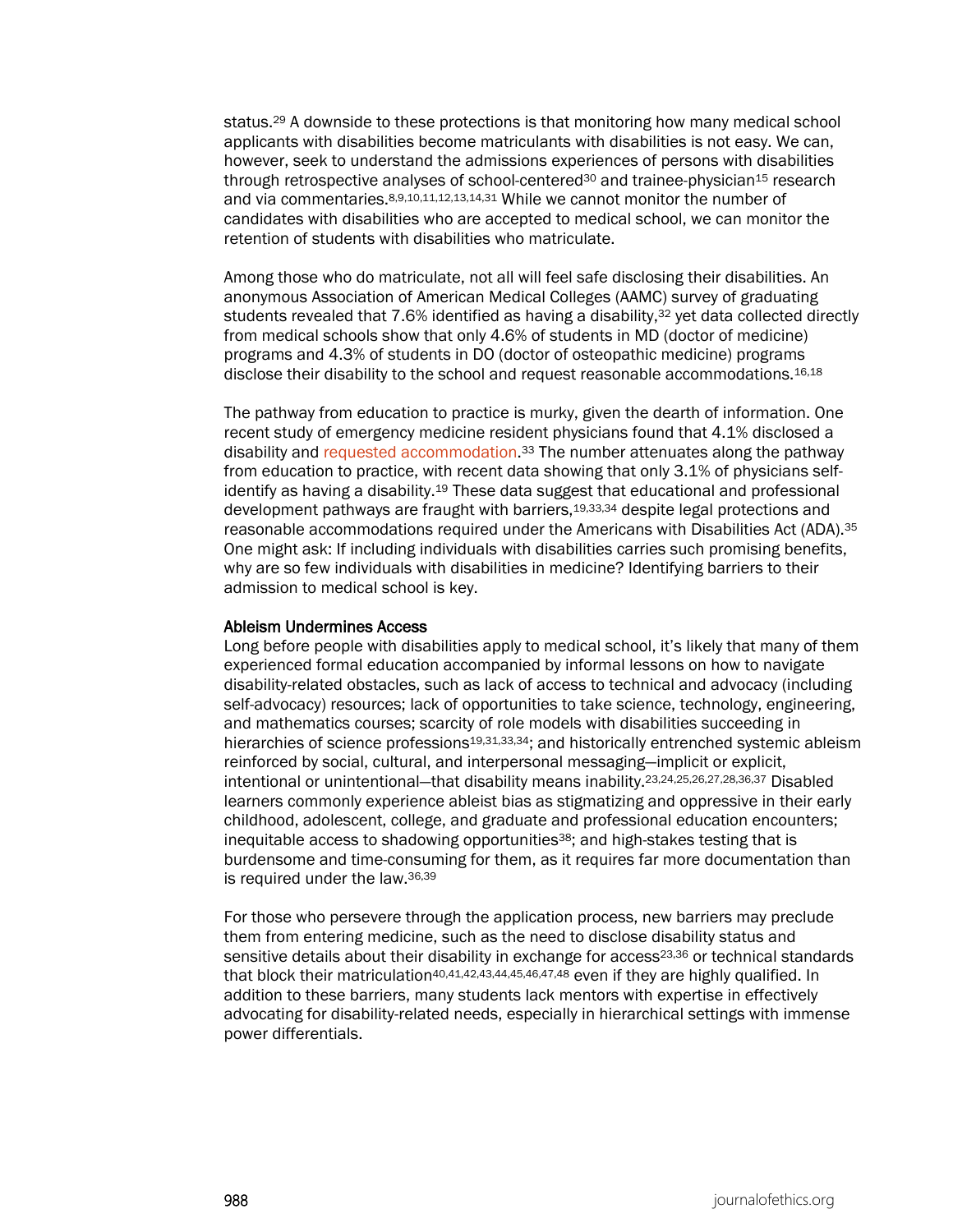#### Technical Standards

Prior to matriculation, many medical schools require students to attest to their ability to meet the school's technical standards, some of which explicitly forbid use of accommodations, such as intermediaries and interpreters.41 Although technical standards may only be used to disqualify an applicant if they are nondiscriminatory and if no reasonable accommodation would allow an applicant to meet them, $42$  technical standards have thwarted matriculation (and even the initial decision to apply) of many qualified applicants to many medical schools.40,41,42,43,44,45,46,47,48

Abundant research and commentaries have problematized technical standards as outdated, discriminatory,40,41,42,43,44,45,46,47,48 and unnecessarily geared to patient safety49 in yet another expression of systemic ableism. Some analyses illuminate how medical schools' technical standards undermine equity<sup>44,45</sup> or propose alternatives.<sup>40,41</sup> Others offer guidance, exemplars, and resources on how to make inclusive, nondiscriminatory technical standards.46,47,48 For example, one article advises a medical school's technical standards to (1) make a statement about the school's valuing disability as an expression of diversity, (2) communicate the school's process for facilitating students' disability disclosures and requests for reasonable accommodations, (3) avoid language that might prompt persons with disabilities to selfselect out of the school's class, and (4) be posted online.<sup>46</sup> It is also important that consideration of disabilities includes psychological, learning, or chronic health disabilities, as these are represented in a majority of documented disabilities in medical school.<sup>18</sup>

#### Rising to a Legal Minimum is Not Inclusion

Medical schools that are only willing to do the legal bare minimum8,50 to reasonably accommodate students with disabilities fail to embrace the spirit of the law, the goals of inclusion, and disability itself as an important element of diversity. A compliance-based approach to disability inclusion is ethically insufficient to promote students' comfort with disclosure and nourish the kind of productive engagement students with disabilities deserve in response to their requests for reasonable accommodations.51 Medical schools fully expressing a good faith commitment to disability as diversity—over and above the bare minimum—are actively creating student services infrastructure and the faculty education and training needed to support students' disability disclosures and accommodation requests.15 Schools' policies and practices should also be reviewed and amended when needed to align with best practices. Medical schools looking to promote holistic review of applicants can help innovate medical education by hosting workshops on holistic admissions; in fact, those that have done so have demonstrated sustained growth in diversity among their students.52

*Evaluating applicants with disabilities*. Medical schools' admissions policies and practices must be procedurally just before they can effectively promote equity and inclusion. Anti-ableist training is a must for all admissions committee members, just as holistic review31 of applicants is a must for reframing disability as value added to medical schools looking for students with resilience and grit.53 Outreach efforts to identify, recruit, and retain students from diverse backgrounds should seek out students who have cultivated these character traits by navigating life with a disability in an ableist world.51

*Accommodations' reasonableness*. Whether an accommodation would fundamentally alter a program or pose undue administrative or financial burdens on a school are not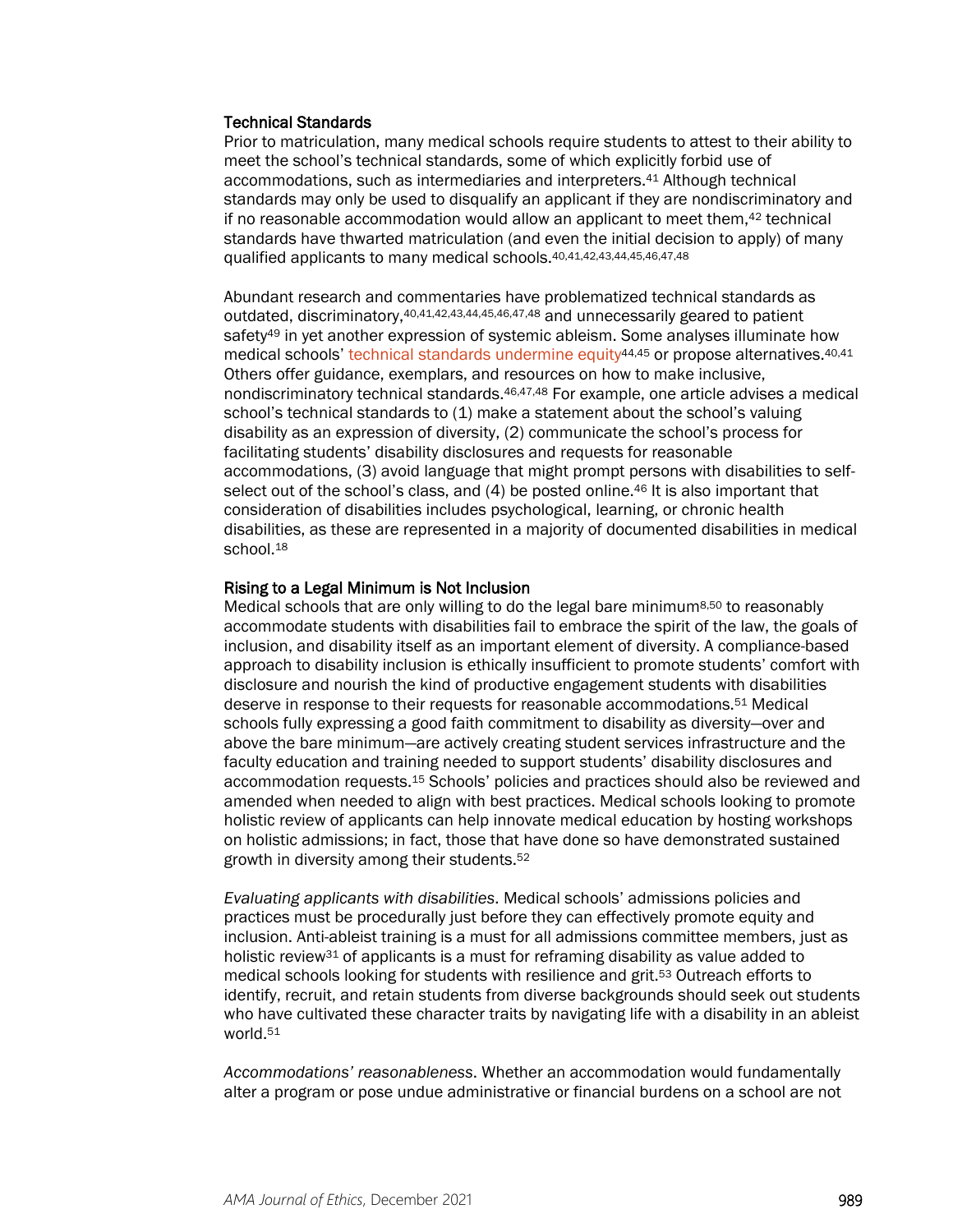admissions decisions51 and should be adjudicated by an informed disability resources professional in partnership with the program.15,54 Moreover, accommodation decisions are ancillary to the academic and personal characteristics evaluated by admissions committees; evaluation of the reasonableness of a person's request for accommodations, therefore, should occur between an offer of admission and the student's matriculation.46 Indeed, disability equity and inclusion require schools to make clear distinctions between their admissions and student services operations.

#### Practicing Equity

Inclusion of individuals with disabilities in medicine is a highly influential way to promote equity.6,7,8,9,10,11,12,55 Increasing representation among students, trainees, and physicians with disabilities so as to be more reflective of the people they serve can also mitigate harmful effects of clinician bias on colleagues, patients, and their loved ones during clinical encounters.56,57,58,59,60,61 There is value in the disabled person's dual lived experience as a patient and as a professional that can motivate clinicians and colleagues to be more informed practitioners, the medical profession to be more just, and society to resolve health care disparities.

#### References

- 1. Kirch DG. Transforming admissions: the gateway to medicine. *JAMA*. 2012;308(21):2250-2251.
- 2. Page SE. *The Difference: How the Power of Diversity Creates Better Groups, Firms, Schools, and Societies*. Princeton University Press; 2007.
- 3. Guiton G, Chang MJ, Wilkerson L. Student body diversity: relationship to medical students' experiences and attitudes. *Acad Med*. 2007;82(10)(suppl):S85-S88.
- 4. Morrison E, Grbic D. Dimensions of diversity and perception of having learned from individuals from different backgrounds: the particular importance of racial diversity. *Acad Med*. 2015;90(7):937-945.
- 5. Okoro CA, Hollis ND, Cyrus AC, Griffin-Blake S. Prevalence of disabilities and health care access by disability status and type among adults—United States, 2016. *MMWR Morb Mortal Wkly Rep*. 2018;67(32):882-887.
- 6. Iezzoni LI. Why increasing numbers of physicians with disability could improve care for patients with disability. *AMA J Ethics*. 2016;18(10):1041-1049.
- 7. Meeks LM, Poullos P, Swenor BK. Creative approaches to the inclusion of medical students with disabilities. *AEM Educ Train*. 2020;4(3):292-297.
- 8. Schwarz CM, Zetkulic M. You belong in the room: addressing the underrepresentation of physicians with physical disabilities. *Acad Med*. 2019;94(1):17-19.
- 9. Mogensen L, Hu W. "A doctor who really knows…": a survey of community perspectives on medical students and practitioners with disability. *BMC Med Educ*. 2019;19:288.
- 10. Meeks LM, Herzer K, Jain NR. Removing barriers and facilitating access: increasing the number of physicians with disabilities. *Acad Med*. 2018;93(4):540-543.
- 11. DeLisa JA, Lindenthal JJ. Learning from physicians with disabilities and their patients. *AMA J Ethics*. 2016;18(10):1003-1009.
- 12. Khullar D. Doctors with disabilities: why they're important. *New York Times*. July 11, 2017. Accessed October 21, 2021.

[https://www.nytimes.com/2017/07/11/upshot/doctors-with-disabilities-why](https://www.nytimes.com/2017/07/11/upshot/doctors-with-disabilities-why-theyre-important.html)[theyre-important.html](https://www.nytimes.com/2017/07/11/upshot/doctors-with-disabilities-why-theyre-important.html)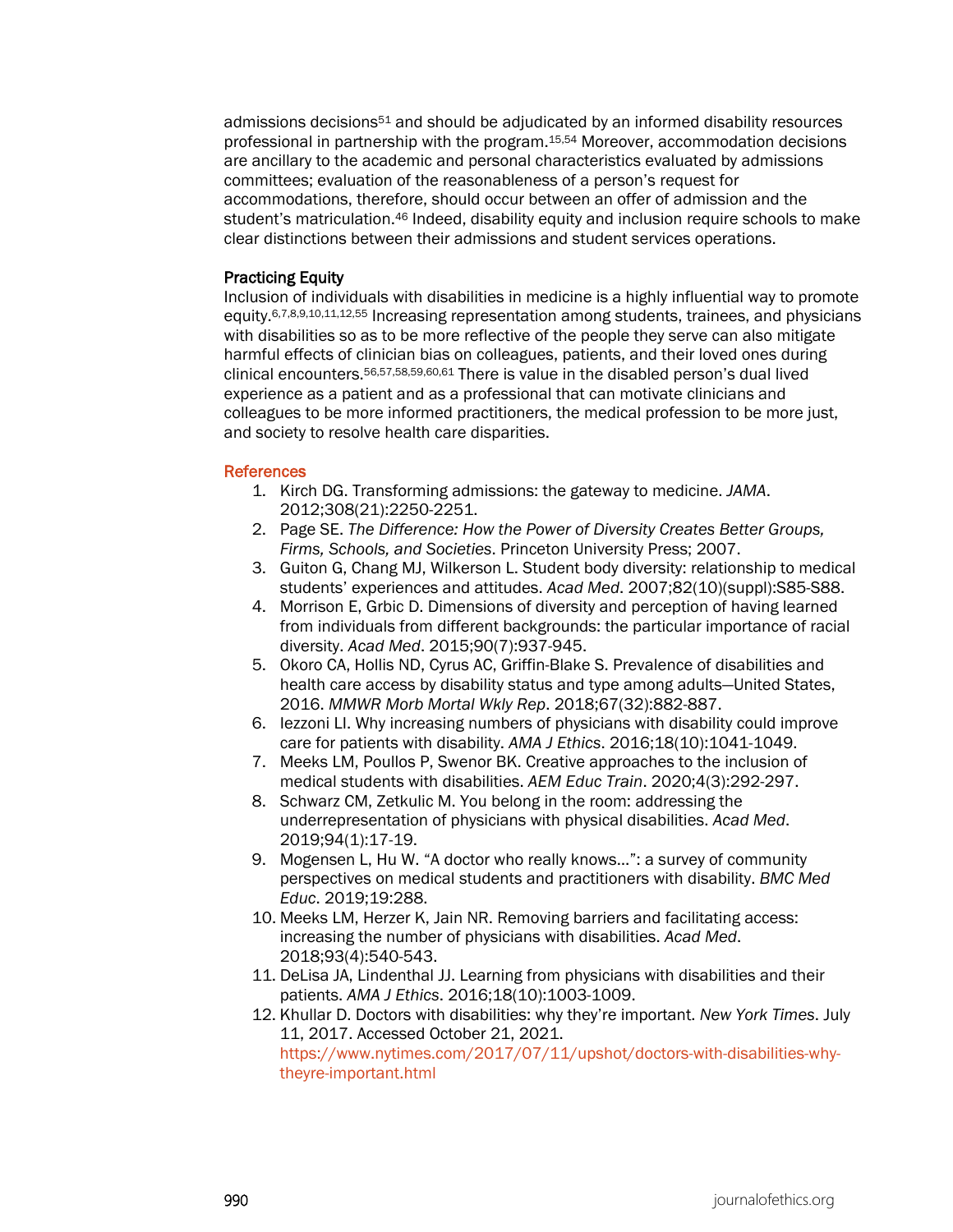- 13. Archambault Carlson M. You did not teach me what you thought you did. *JAMA*. 2020;323(17):1732–1733.
- 14. Blacker CJ. What's wrong with you? *JAMA Neurol*. 2021;78(3):269-270.
- 15. Meeks LM, Jain NR. *Accessibility, Inclusion, and Action in Medical Education: Lived Experiences of Learners and Physicians With Disabilities*. Association of American Medical Colleges; 2018. [https://store.aamc.org/downloadable/download/sample/sample\\_id/249/](https://store.aamc.org/downloadable/download/sample/sample_id/249/)
- 16. Meeks LM, Case B, Plegue M, Moreland CJ, Jain S, Taylor N. National prevalence of disability and clinical accommodations in medical education. *J Med Educ Curric Dev*. 2020;7:2382120520965249.
- 17. Meeks LM, Plegue M, Case B, Swenor BK, Sen S. Assessment of disclosure of psychological disability among US medical students. *JAMA Netw Open*. 2020;3(7):e2011165.
- 18. Meeks LM, Case B, Herzer K, Plegue M, Swenor BK. Change in prevalence of disabilities and accommodation practices among US medical schools, 2016 vs 2019. *JAMA*. 2019;322(20):2022-2024.
- 19. Nouri Z, Dill MJ, Conrad SS, Moreland CJ, Meeks LM. Estimated prevalence of US physicians with disabilities. *JAMA Netw Open*. 2021;4(3):e211254.
- 20. Panzer KV, Maraki I, Cross T, Meeks LM. Podcast possibilities: asynchronous mentoring for learners with disabilities. *Med Educ*. 2020;54(5):448-449.
- 21. Moreland CJ, Latimore D, Sen A, Arato N, Zazove P. Deafness among physicians and trainees: a national survey. *Acad Med*. 2013;88(2):224-232.
- 22. Jain NR. Political disclosure: resisting ableism in medical education. *Disabil Soc*. 2020;35(3):389-412.
- 23. Rastogi S. Establishing equity in medical education—supporting clinical trainees with disabilities. *N Engl J Med*. 2021;384(10):885-887.
- 24. Haque OS, Stein MA, Marvit A. Physician, heal thy double stigma—doctors with mental illness and structural barriers to disclosure. *N Engl J Med*. 2021;384(10):888-891.
- 25. Easterbrook A, Bulk L, Ghanouni P, et al. The legitimization process of students with disabilities in health and human service educational programs in Canada. *Disabil Soc*. 2015;30(10):1505-1520.
- 26. Bulk LY, Easterbrook A, Roberts E, et al. "We are not anything alike": marginalization of health professionals with disabilities. *Disabil Soc*. 2017;32(5):615-634.
- 27. Easterbrook A, Bulk LY, Jarus T, et al. University gatekeepers' use of the rhetoric of citizenship to relegate the status of students with disabilities in Canada. *Disabil Soc*. 2019;34(1):1-23.
- 28. Stergiopoulos E, Fernando O, Martimianakis MA. "Being on both sides": Canadian medical students' experiences with disability, the hidden curriculum, and professional identity construction. *Acad Med*. 2018;93(10):1550-1559.
- 29. Admissions and Recruitment, 34 CFR §104.42 (2021).
- 30. Eickmeyer SM, Do KD, Kirschner KL, Curry RH. North American medical schools' experience with and approaches to the needs of students with physical and sensory disabilities. *Acad Med*. 2012;87(5):567-573.
- 31. Kirch DG. Physician mental health: my personal journey and professional plea. *Acad Med*. 2021;96(5):618-620.
- 32. Association of American Medical Colleges. Medical School Graduation Questionnaire: 2020 all schools summary report. July 2020. Accessed March 5, 2021.<https://www.aamc.org/media/46851/download>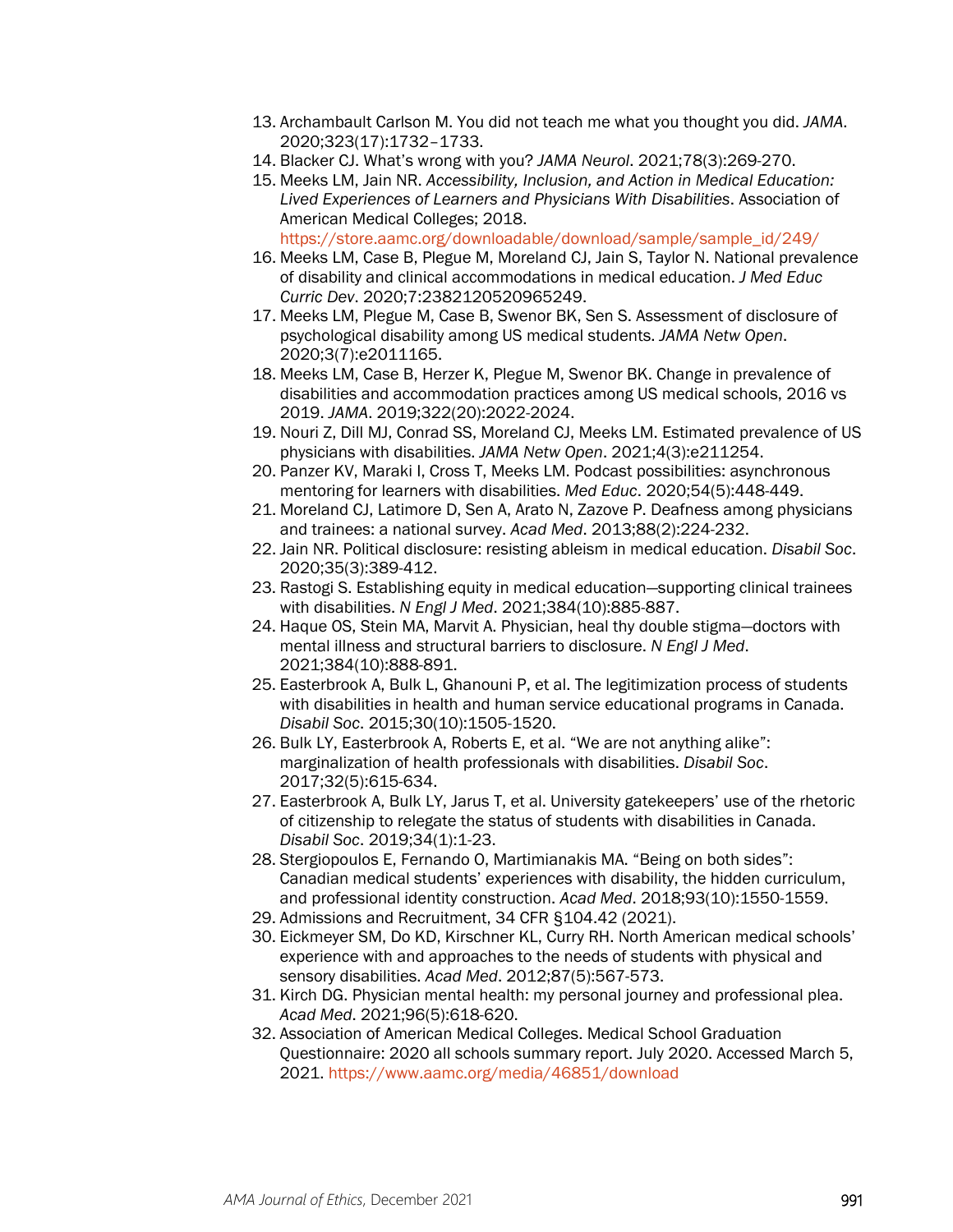- 33. Sapp RW, Sebok‐Syer SS, Gisondi MA, et al. The prevalence of disability health training and residents with disabilities in emergency medicine residency programs. *AEM Educ Train*. 2020;5(2):e10511.
- 34. Meeks L, Case B, Joshi H, Graves L, Harper D. Prevalence, plans, and perceptions: disability in family medicine residencies. *Fam Med*. 2021;53(5):338-346.
- 35. Americans with Disabilities Act, Pub L No. 110-325, 122 Stat 3553 (2008).
- 36. Jain NR. Political disclosure: resisting ableism in medical education. *Disabil Soc*. 2020;35(3):389-412.
- 37. Reynolds JM. Three things clinicians should know about disability. *AMA J Ethics*. 2018;20(12):E1181-E1187.
- 38. Meeks L. *DocsWithDisabilities* podcast. Dr Michael Argenyi, MD, MPH, MSW, preventive medicine resident University of Massachusetts Medical School. 2019. Accessed March 27, 2021. [https://podcasts.apple.com/us/podcast/dr](https://podcasts.apple.com/us/podcast/dr-michael-argenyi-md-mph-msw-preventive-medicine-resident/id1474844514?i=1000455317380)[michael-argenyi-md-mph-msw-preventive-medicine](https://podcasts.apple.com/us/podcast/dr-michael-argenyi-md-mph-msw-preventive-medicine-resident/id1474844514?i=1000455317380)[resident/id1474844514?i=1000455317380](https://podcasts.apple.com/us/podcast/dr-michael-argenyi-md-mph-msw-preventive-medicine-resident/id1474844514?i=1000455317380)
- 39. Jain NR. Support students requesting accommodations on USMLE. *Disabil Compliance High Educ*. 2016;22(1):7-7.
- 40. Kezar LB, Kirschner KL, Clinchot DM, Laird-Metke E, Zazove P, Curry RH. Leading practices and future directions for technical standards in medical education. *Acad Med*. 2019;94(4):520-527.
- 41. Zazove P, Case B, Moreland C, et al. US medical schools' compliance with the Americans with Disabilities Act: findings from a national study. *Acad Med*. 2016;91(7):979-986.
- 42. Bagenstos SR. Technical standards and lawsuits involving accommodations for health professions students. *AMA J Ethics*. 2016;18(10):1010-1016.
- 43. Curry RH, Meeks LM, Iezzoni LI. Beyond technical standards: a competencybased framework for access and inclusion in medical education. *Acad Med*. 2020;95(12)(suppl):S109-S112.
- 44. Argenyi M. Technical standards and deaf and hard of hearing medical school applicants and students: interrogating sensory capacity and practice capacity. *AMA J Ethics*. 2016;18(10):1050-1059.
- 45. Wainapel SF. Unjustified barriers for medical school applicants with physical disabilities. *AMA J Ethics*. 2015;17(2):160-163.
- 46. McKee MM, Gay S, Ailey S, Meeks LM. Technical standards. In: Meeks L, Neal-Boylan L, eds. *Disability as Diversity: A Guidebook for Medicine, Nursing, and the Health Professions*. Springer Nature; 2020:191-212.
- 47. Laird EP. Technical standards. In: Meeks LM, Jain NR, Laird EP, eds. *Equal Access for Students With Disabilities: The Guide for Health Science and Professional Education*. 2nd ed. Springer; 2021:45-62.
- 48. Wilkerson D, Gay, S, Patwari, R, Meeks, L. Aligning technical standards with 21st century medical education. American Association of Medical Colleges webinar. October 28, 2020.
- 49. Melnick DE. Commentary: balancing responsibility to patients and responsibility to aspiring physicians with disabilities. *Acad Med*. 2011;86(6):674-676.
- 50. Mehta L, Meeks LM, Lusk M, Swenor BK, Taylor NL. Creating a program within a culture of inclusion. In: Meeks L, Neal-Boylan L, eds. *Disability as Diversity: A Guidebook for Medicine, Nursing, and the Health Professions*. Springer Nature;2020:49-82.
- 51. Duckworth AL, Peterson C, Matthews MD, Kelly DR. Grit: perseverance and passion for long-term goals. *J Pers Soc Psychol*. 2007;92(6):1087-1101.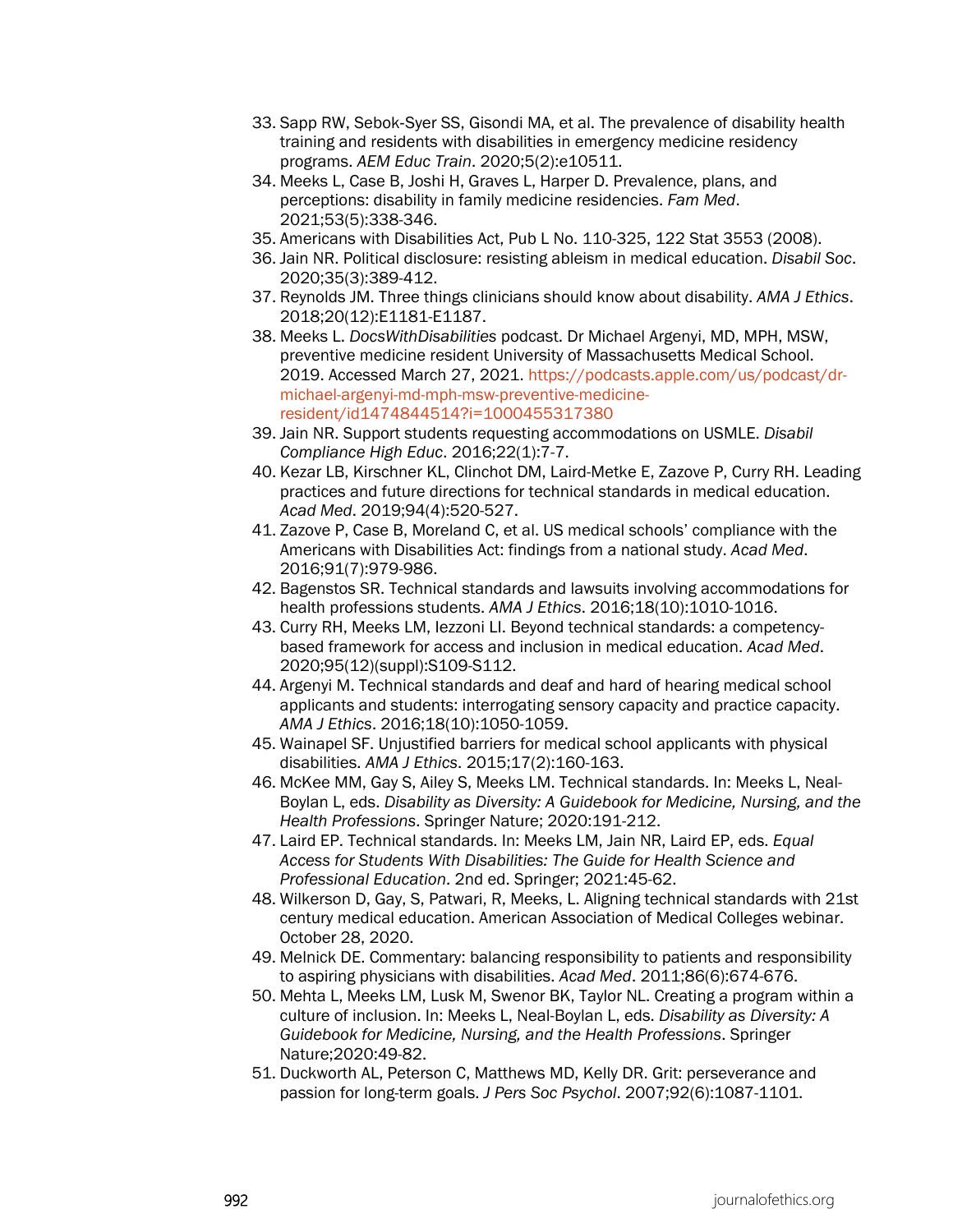- 52. Smith WT, Allen WL. Implications of the 2008 amendments to the Americans with Disabilities Act for medical education*. Acad Med*. 2011;86(6):768-772.
- 53. Addams AN, Bletzinger RB, Sondheimer HM, White SE, Johnson LM. Roadmap to diversity: integrating holistic review practices into medical school admission processes. Association of American Medical Colleges; 2010. Accessed October 21, 2021.

[https://store.aamc.org/downloadable/download/sample/sample\\_id/195/](https://store.aamc.org/downloadable/download/sample/sample_id/195/)

- 54. Mehta L, Clifford G. Admissions as a facilitator of inclusion—not a gatekeeper. *Disabil Compliance High Educ*. 2017;22(12):7-7.
- 55. Grbic D, Morrison E, Sondheimer HM, Conrad SS, Milem JF. The association between a holistic review in admissions workshop and the diversity of accepted applicants and students matriculating to medical school. *Acad Med*. 2019;94(3):396-403.
- 56. VanPuymbrouck L, Friedman C, Feldner H. Explicit and implicit disability attitudes of healthcare providers. *Rehabil Psychol*. 2020;65(2):101-112.
- 57. Agaronnik N, Campbell EG, Ressalam J, Iezzoni LI. Exploring issues relating to disability cultural competence among practicing physicians. *Disabil Health J*. 2019;12(3):403-410.
- 58. Iezzoni LI, Rao SR, Ressalam J, et al. Physicians' perceptions of people with disability and their health care: study reports the results of a survey of physicians' perceptions of people with disability. *Health Aff (Millwood)*. 2021;40(2):297-306.
- 59. Singh S, Cotts KG, Maroof KA, Dhaliwal U, Singh N, Xie T. Disability-inclusive compassionate care: disability competencies for an Indian medical graduate. *J Family Med Prim Care*. 2020;9(3):1719-1727.
- 60. Kahkoska AR, DeSelm TM, Young LA. Assessment of third-year medical students' comfort and preparedness for navigating challenging clinical scenarios with patients, peers, and supervisors. *BMC Med Educ*. 2020;20:71.
- 61. Stillman MD, Ankam N, Mallow M, Capron M, Williams S. A survey of internal and family medicine residents: assessment of disability-specific education and knowledge. *Disabil Health J*. 2021;14(2):101011.

Lisa M. Meeks, PhD is an associate professor of psychiatry and family medicine at the University of Colorado Medical School in Aurora, an adjunct assistant professor of family medicine at the University of Michigan, Ann Arbor, and a researcher with the University of California, Davis Center for a Diverse Healthcare Workforce. Dr Meeks also serves as the president of the Coalition for Disability Access in Health Science Education, co-chair of the International Council for Disability Inclusion in Medical Education, and co-host of the #DocsWithDisabilities podcast.

Christopher Moreland, MD, MPH is an associate professor of internal medicine and an associate director of the Internal Medicine Residency Program at Dell Medical School at the University of Texas at Austin. He also serves as a researcher with the UC Davis Center for a Diverse Healthcare Workforce and as the president of the Association of Medical Professionals With Hearing Losses.